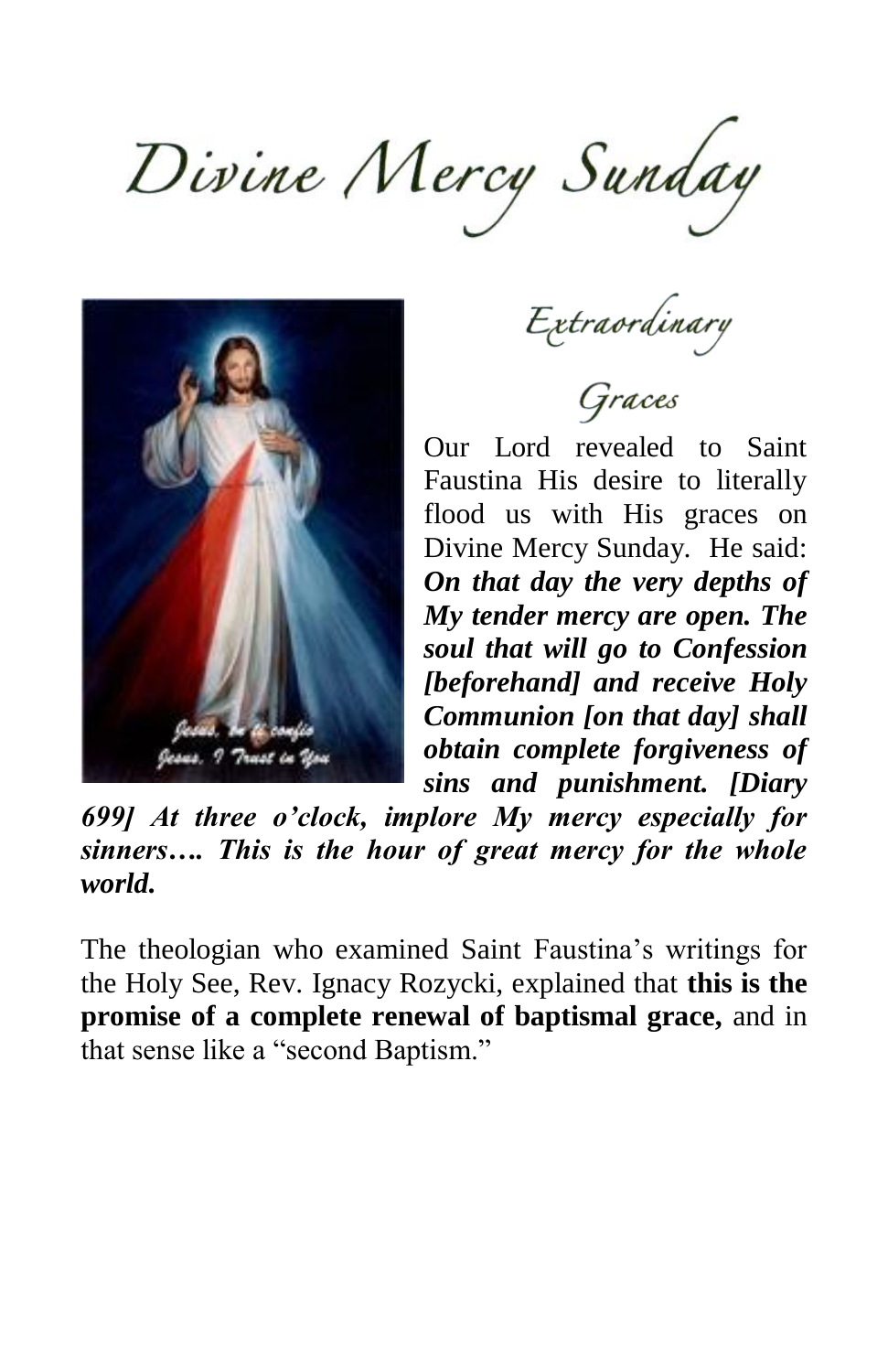*(Stand)* 

#### **ENTRANCE**

*Cantor:* O Blood and Water, which gushed forth from the Heart of Jesus, as a fount of mercy for us, I trust in You. [84] (three times)

## **VENERATION OF THE IMAGE OF DIVINE MERCY**



*(Kneel)*

## **EUCHARISTIC EXPOSITION**

O salutaris Hostia Quae caeli pandis ostium: Bella premunt hostilia, Da robur, fer auxilium.

Uni trinoque Domino Sit sempiterna gloria, Qui vitam sine termino Nobis donet in patria. Amen.

# **CHAPLET OF DIVINE MERCY** *The Our Father*

- *Leader:* Our Father, who art in heaven, hallowed be Thy name. Thy kingdom come; Thy will be done on earth as it is in heaven.
- All*:* Give us this day our daily bread; and forgive us our trespasses as we forgive those who trespass against us; and lead us not into temptation, but deliver us from evil. Amen.

# *The Hail Mary*

- *Leader:* Hail Mary, full of grace. The Lord is with you. Blessed are you among women, and blessed is the fruit of your womb, Jesus.
- *All:* Holy Mary, Mother of God, pray for us sinners, now and at the hour of our death. Amen.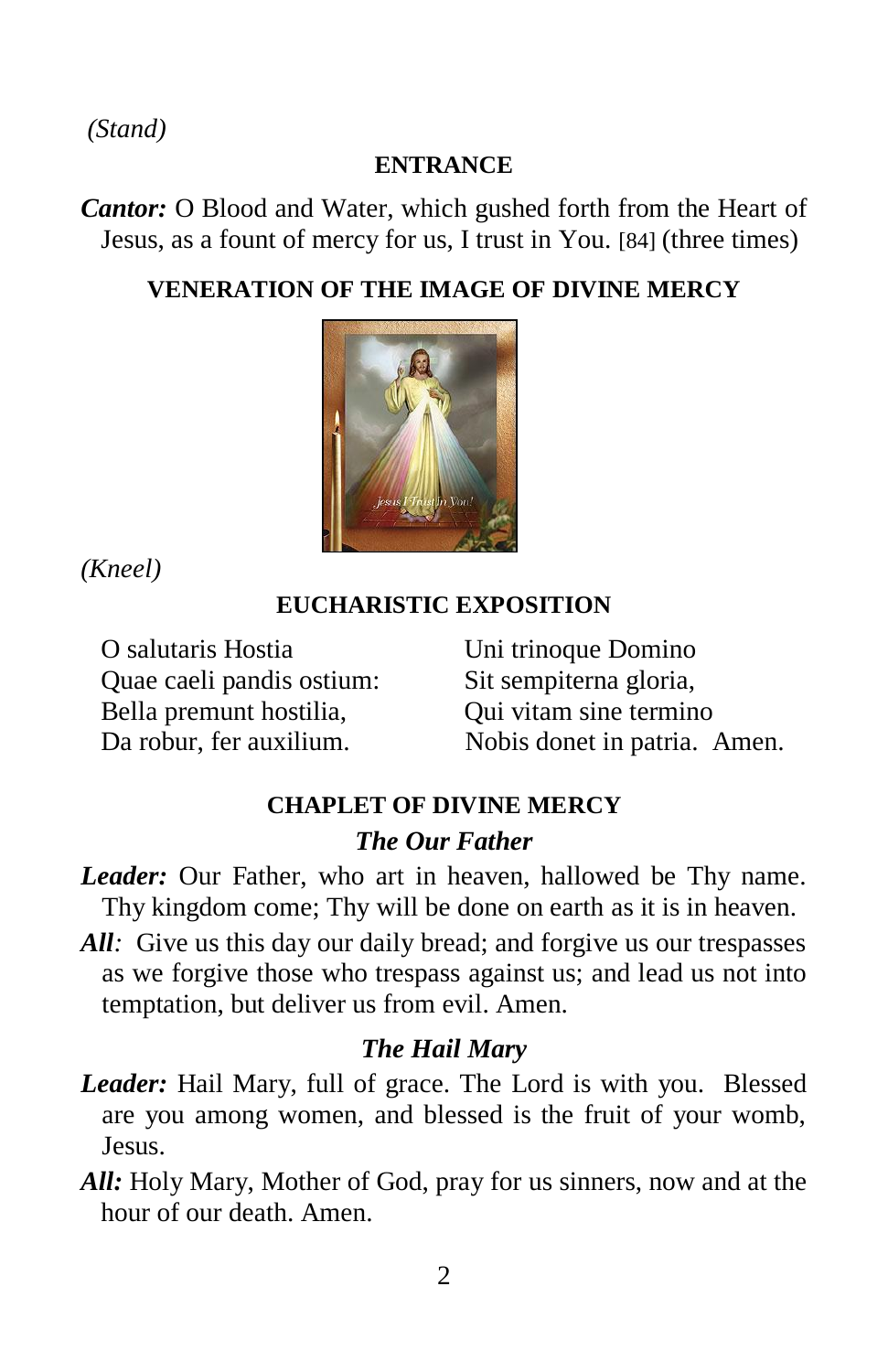### *The Apostles' Creed*

- *Leader:* I believe in God, the Father almighty, Creator of heaven and earth, and in Jesus Christ, his only Son, our Lord, who was conceived by the Holy Spirit, born of the Virgin Mary, suffered under Pontius Pilate, was crucified, died and was buried; he descended into hell; on the third day he rose again from the dead; he ascended into heaven, and is seated at the right hand of God the Father almighty; from there he will come to judge the living and the dead.
- *All:* I believe in the Holy Spirit, the holy catholic Church, the communion of saints, the forgiveness of sins, the resurrection of the body, and life everlasting. Amen.

*Using the beads of the five decades of the Rosary, pray: On the large bead before each decade:*

*Cantor:* Eternal Father, I offer you the Body and Blood, Soul and Divinity of Your dearly beloved Son, Our Lord Jesus Christ.

*All:* In atonement for our sins and those of the whole world.

*On the 10 small beads of each decade:*

*Cantor:* For the sake of His sorrowful Passion, *All:* Have mercy on us and on the whole world.

*Concluding Doxology (after five decades):*

*All:* Holy God, Holy Mighty One, Holy Immortal One, have mercy on us and on the whole world. [476] (three times)

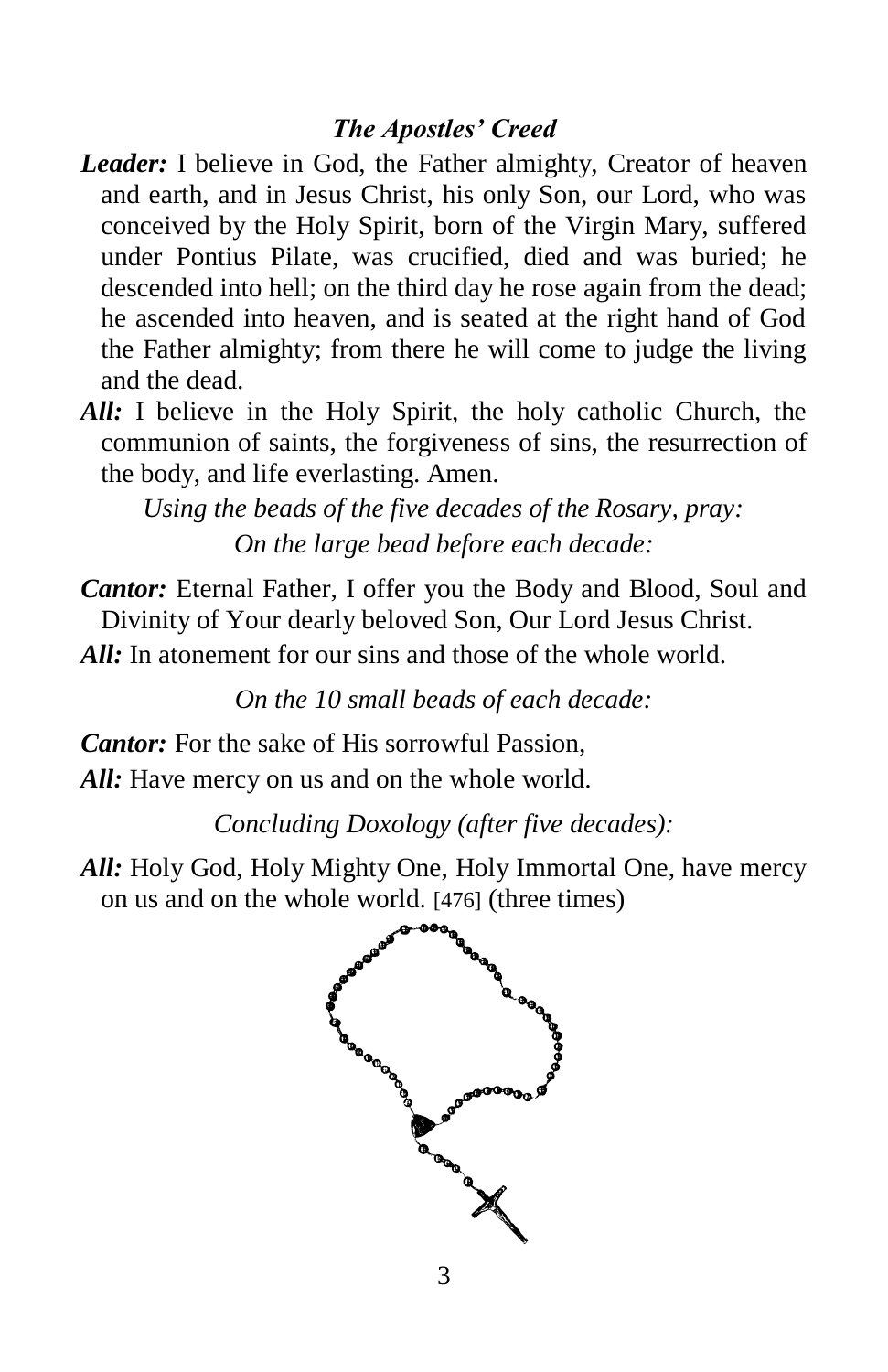#### **A PRAYER FOR DIVINE MERCY**

*Leader:* O Greatly Merciful God, Infinite Goodness, today all mankind calls out from the abyss of its misery to Your mercy to Your compassion, O God; and it is with its mighty voice of misery that it calls out.

Gracious God, do not reject the prayer of this earth's exiles! O Lord, Goodness beyond our understanding, who are acquainted with our misery through and through, and know that by our own power we cannot ascend to You, we implore You: anticipate us with your grace and keep on increasing Your mercy in us, that we may faithfully do Your holy will through all our life and at death's hour.

Let the omnipotence of Your mercy shield us from the darts of our salvation's enemies, that we may with confidence, as Your children, await Your final coming—that day known to You alone. And we expect to obtain everything promised by Jesus in spite of our wretchedness. For Jesus is our Hope: Through His merciful Heart, as through an open gate, we pass through to heaven. [1570]

*(Stand or sit, as directed)*

# **\* \* \* \* \* \* \* \* \* \* \* \* \* \* SCRIPTURAL READING**

## **HOMILY**

**\* \* \* \* \* \* \* \* \* \* \* \* \* \***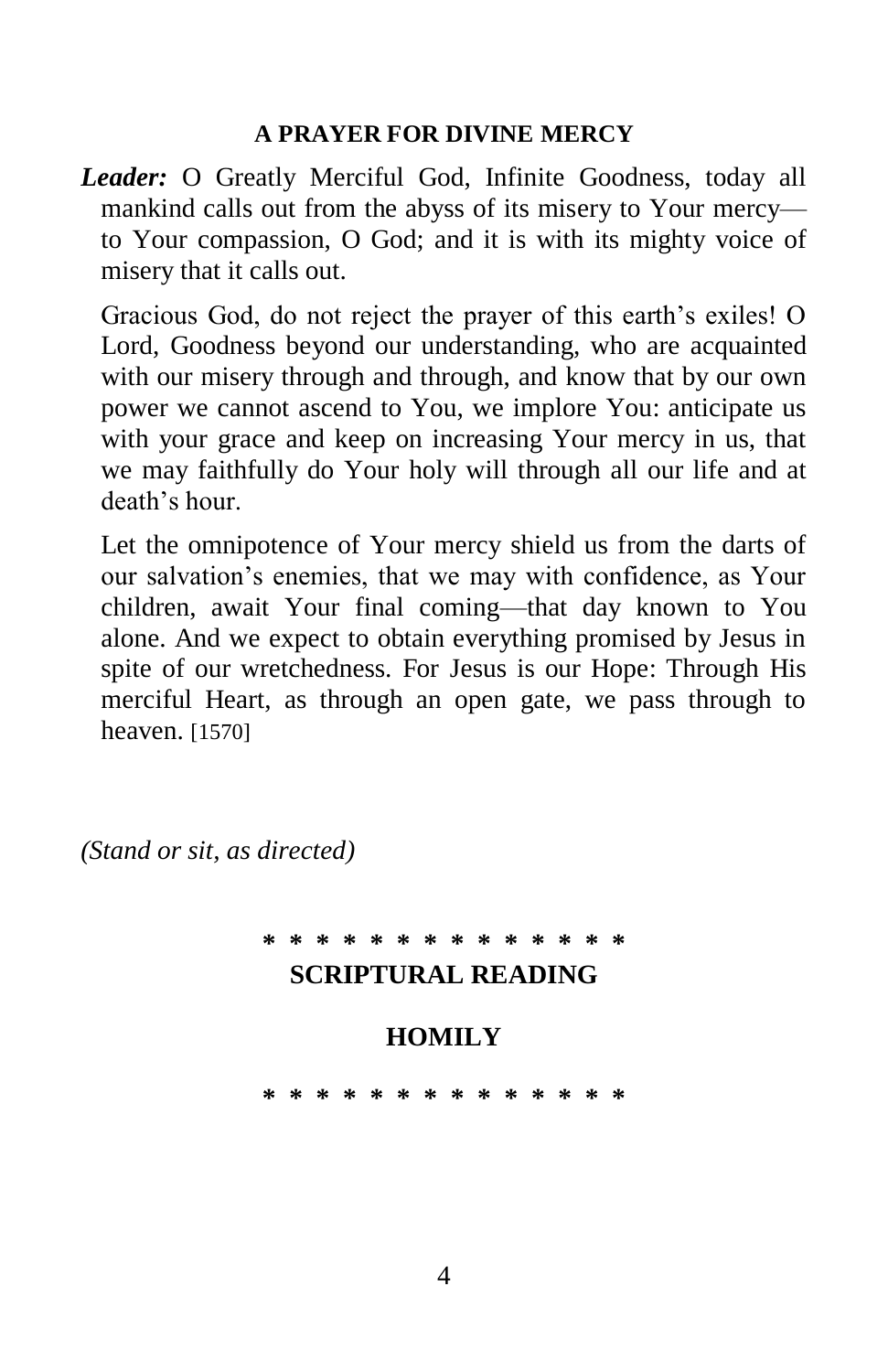(*Kneel*)

## **PRAYERS FOR OUR HOLY FATHER**

*Leader:* For our Holy Father and that we may gain a plenary indulgence:

## *The Our Father*

- *Leader:* Our Father, who art in heaven, hallowed be Thy name. Thy kingdom come; Thy will be done on earth as it is in heaven.
- All: Give us this day our daily bread; and forgive us our trespasses as we forgive those who trespass against us; and lead us not into temptation, but deliver us from evil. Amen.

# *The Hail Mary*

- *Leader:* Hail Mary, full of grace. The Lord is with you. Blessed are you among women, and blessed is the fruit of your womb, Jesus.
- *All:* Holy Mary, Mother of God, pray for us sinners, now and at the hour of our death. Amen.
- *All:* Merciful Jesus, I Trust in You!

# **SAINT FAUSTINA'S PRAISES OF THE DIVINE MERCY**

*(To each invocation respond with "I trust in You.")* Divine Mercy, gushing forth from the bosom of the Father*...*

Divine Mercy, greatest attribute of God*...*

Divine Mercy, incomprehensible mystery*...*

- Divine Mercy, fountain gushing forth from the mystery of the Most Blessed Trinity*...*
- Divine Mercy, unfathomed by any intellect, human or angelic*...*

Divine Mercy, from which wells forth all life and happiness*...*

Divine Mercy, better than the heavens*...*

- Divine Mercy, source of miracles and wonders*...*
- Divine Mercy, encompassing the whole universe*...*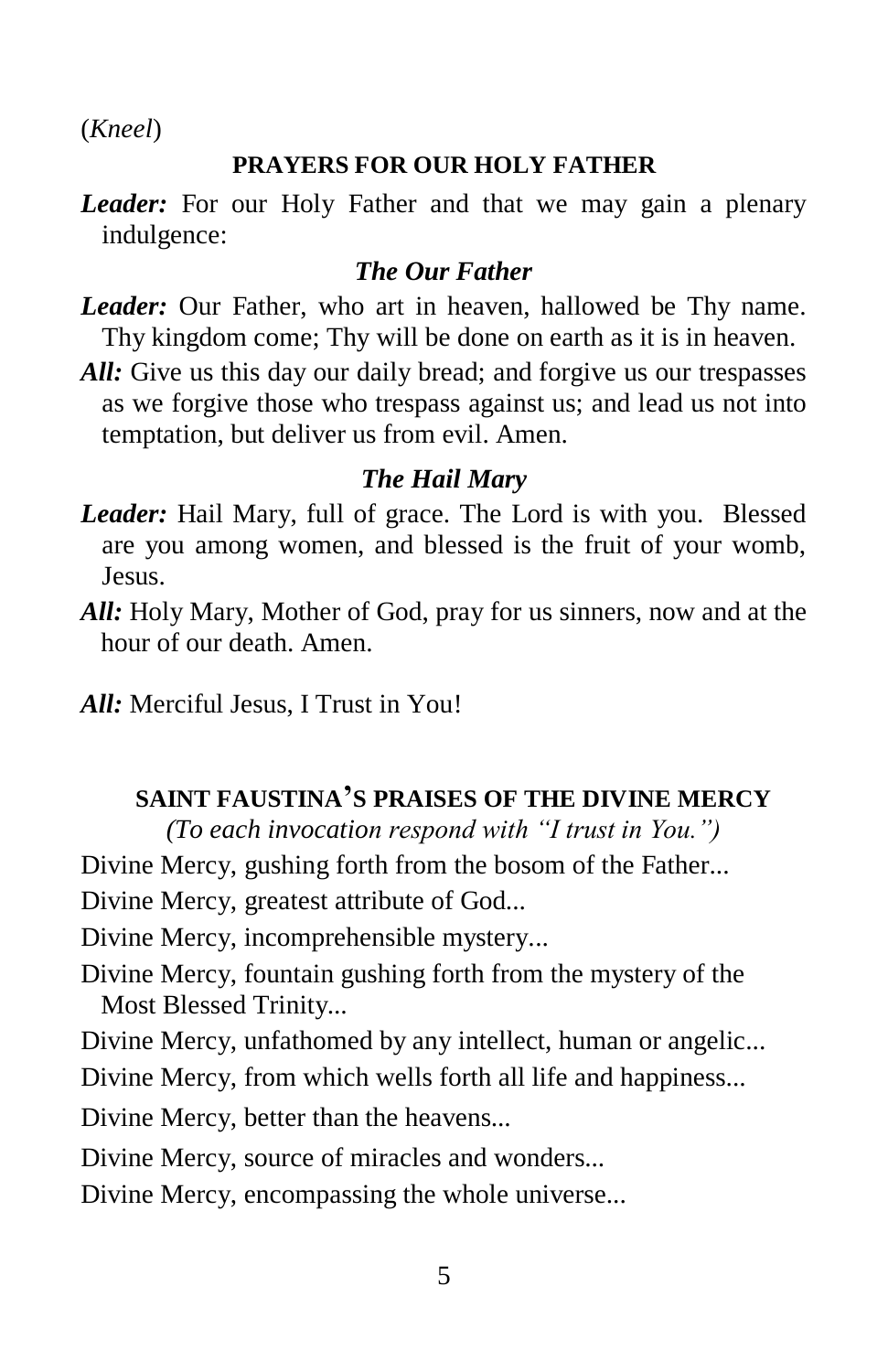- Divine Mercy, descending to earth in the Person of the Incarnate Word*...*
- Divine Mercy, which flowed out from the open wound of the Heart of Jesus*...*
- Divine Mercy, enclosed in the Heart of Jesus for us, and especially for sinners*...*
- Divine Mercy, unfathomed in the institution of the Sacred Host*...*
- Divine Mercy, in the founding of the Holy Church*...*
- Divine Mercy, in the Sacrament of Holy Baptism*...*
- Divine Mercy, in our justification through Jesus Christ*...*
- Divine Mercy, accompanying us through our whole life*...*
- Divine Mercy, embracing us especially at the hour of death*...*
- Divine Mercy, endowing us with immortal life*...*
- Divine Mercy, accompanying us every moment of our life*...*
- Divine Mercy, shielding us from the fire of hell*...*
- Divine Mercy, in the conversion of hardened sinners*...*
- Divine Mercy, astonishment for Angels, incomprehensible to Saints*...*
- Divine Mercy, unfathomed in all the mysteries of God*...*
- Divine Mercy, lifting us out of every misery*...*
- Divine Mercy, source of our happiness and joy*...*
- Divine Mercy, in calling us forth from nothingness to existence*...*
- Divine Mercy, embracing all the works of His hands*...*
- Divine Mercy, crown of all God's handiwork*...*
- Divine Mercy, in which we are all immersed*...*
- Divine Mercy, sweet relief for anguished hearts*...*
- Divine Mercy, only hope of despairing souls*...*
- Divine Mercy, repose of hearts, peace amidst fear*...*
- Divine Mercy, delight and ecstasy of holy souls*...*
- Divine Mercy, inspiring hope against all hope*...*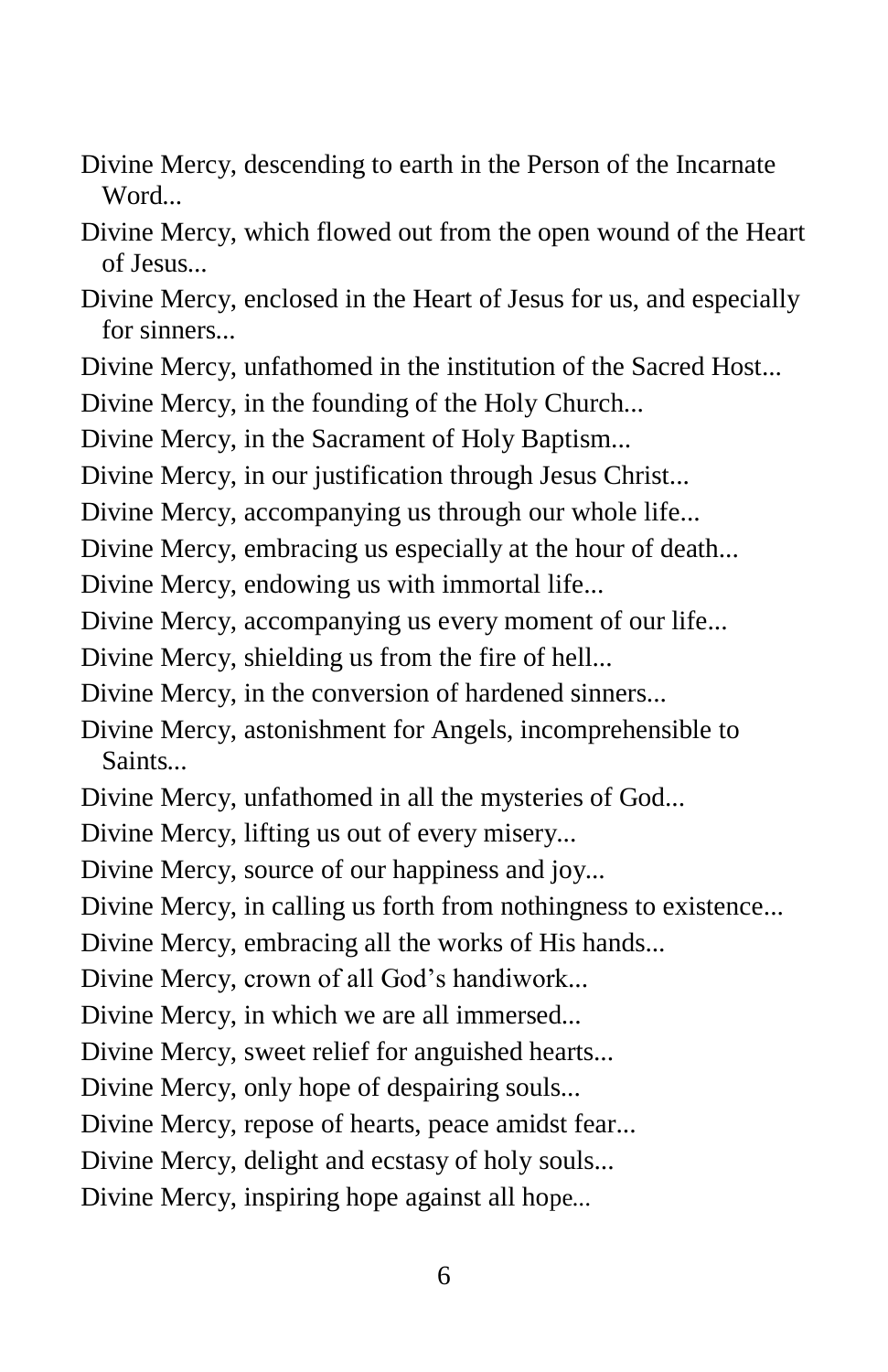*All:* Eternal God, in whom mercy is endless and the treasury of compassion inexhaustible, look kindly upon us and increase Your mercy in us, that in difficult moments we might not despair nor become despondent, but with great confidence submit ourselves to Your holy will, which is Love and Mercy itself. Amen [948-950]

#### **BENEDICTION**

Tantum ergo sacramentum Veneremur cernui: Et antiquum documentum Novo cedat ritui; Praestet fides supplementum Sensuum defectui.

Genitori, Genitoque Laus et jubilatio, Salus, honor, virtus quoque Sit et benedictio: Procedenti ab utroque Compar sit laudatio. Amem.

#### **THE DIVINE PRAISES**

*All:* Blessed be God. Blessed be His Holy Name. Blessed be Jesus Christ, true God and true man. Blessed be the name of Jesus. Blessed be His Most Sacred Heart. Blessed be His most precious blood. Blessed be Jesus in the Most Holy Sacrament of the Altar. Blessed be the Holy Spirit, the Consoler. Blessed be the great Mother of God, Mary most holy. Blessed be her holy and Immaculate Conception. Blessed be her glorious Assumption. Blessed be the name of Mary, Virgin and Mother. Blessed be Saint Joseph, her most chaste spouse. Blessed be God in His angels and in His Saints.

#### **REPOSITION**